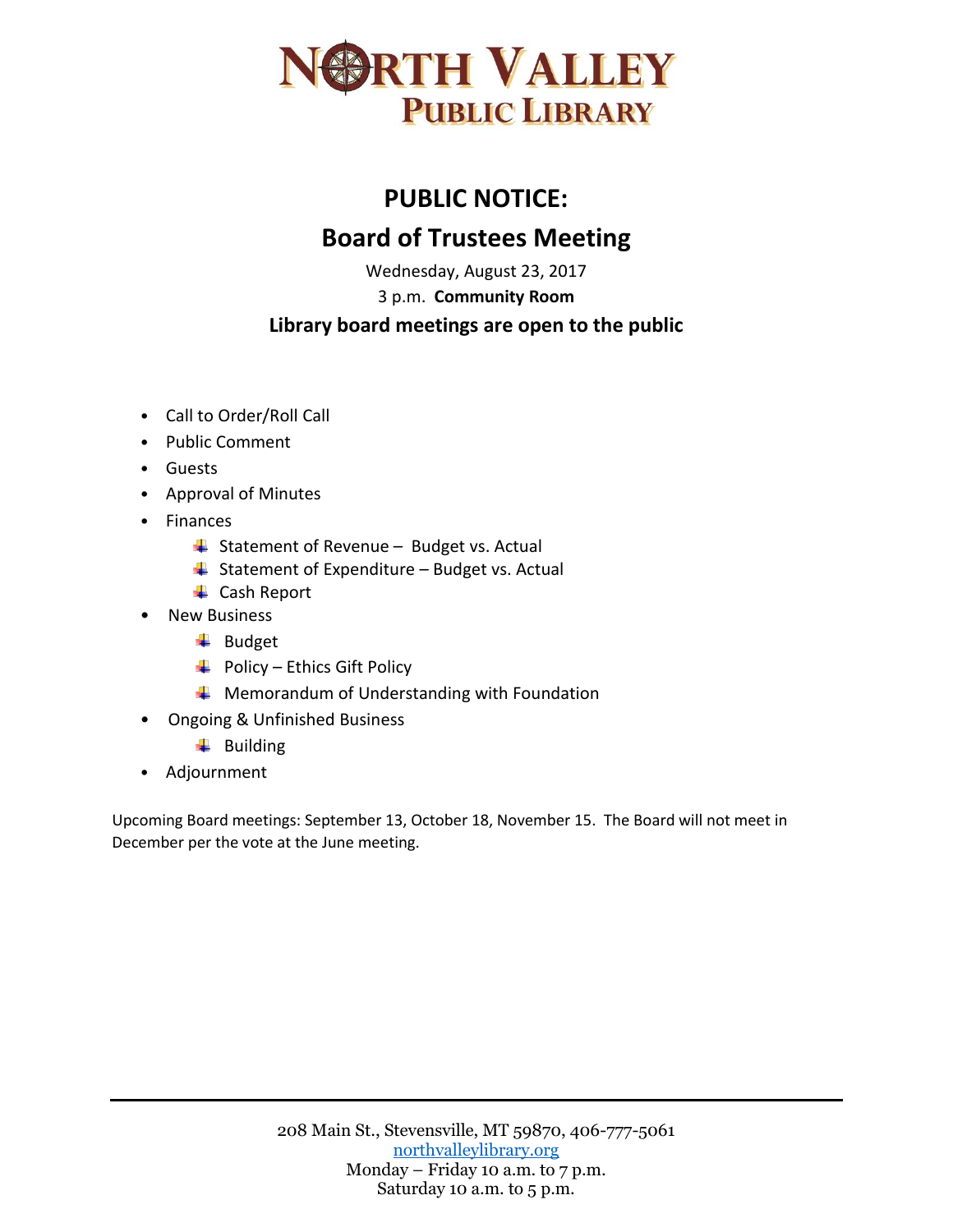North Valley Public Library Board of Trustees Meeting Wednesday, August 23, 2017 3:00 p.m. in the NVPL Community Room

Attending: Victoria Howell, Board chairperson Kim Tiplady, Board Member Caitlin Dunn, Board Member Denise Ard, Library Director Leon Theroux, Guest

Victoria called the meeting to order at 2:58 p.m. Dianne Snedigar and Ben Essary were not present. No public comment.

Approval of Minutes: Kim moved to approve the minutes, Caitlin seconded. Minutes were unanimously approved.

Finances: Caitlin moved to approve the July financial reports. Kim seconded. The motion was unanimously approved.

New Budget: Denise submitted a proposed general budget and library depreciation budget for the board to review.

General budget: The anticipated incoming revenue for NVPL is approximately \$339,054. There will be no state aid. The previous year state aid was \$3,708. There is no excess revenue from last year's general fund to transfer to the depreciation fund in this budget. The library receives its largest influx of revenue from taxes in the months of December, January and June; the rest of the year, the library receives just small trickles of revenue. The Tamarack Federation funding is not affected this fiscal year. The new non-resident fees have brought in \$600 to date.

Denise made budget cuts for office supplies, building supplies, programming, travel reimbursement, professional development and membership fees. Denise increased the health insurance budget due the uncertainty in the health insurance market. She did not cut the collection development budget. The computer equipment could not be cut because a new laptop was ordered for programming use that was fast enough to play DVDs and online videos as needed by presenters. Utilities budget did not get cut and the janitorial budget was increased. Kim moved to approve the general budget, Caitlin seconded. The board unanimously approved the general budget as presented.

Library depreciation: Denise budgeted \$17,180 in the fund for building projects but this would not cover the cost of renovating the staff room. The staff room needs a new air conditioner to keep the server cool. Renovating the staff room in increments will cost more money. Kim moved to move \$20,000 from the emergency cash reserve and appropriate it for building improvements in order to renovate the staff room. Caitlin seconded. The motion passed unanimously.